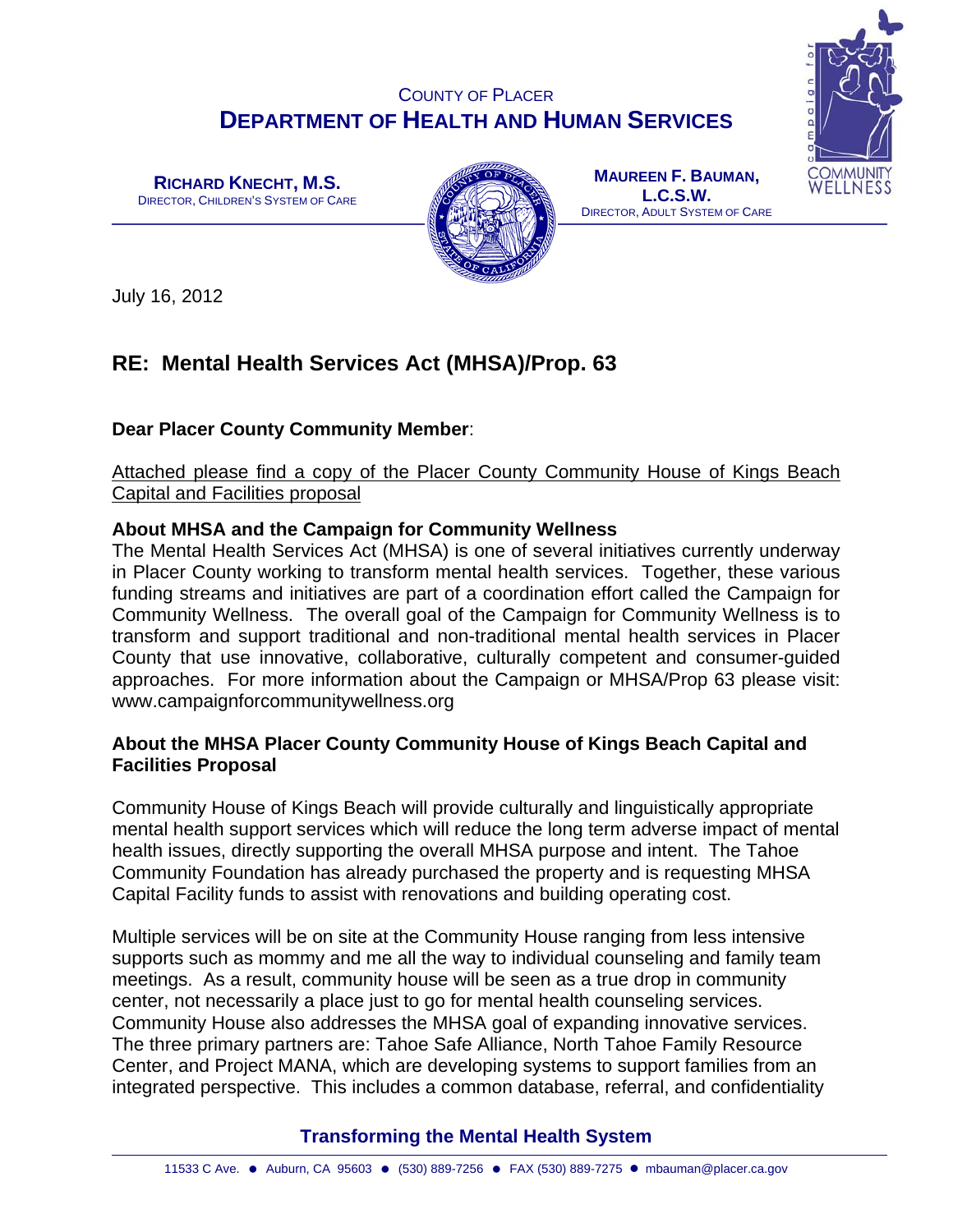forms. Currently, there are no locations in Kings Beach for community members to access confidential mental health services. Community House is being designed to support multiple modalities of mental health treatment. There are four individual counseling rooms, a children's therapy area, and a designated space for family team meetings. Finally, Community House will address the goal of building community capacity by supporting community members to access peer supports through peer counseling with on-site advocates and by building natural supports through mommy and me, Alcoholics Anonymous, Narcotics Anonymous, and other groups. The North Tahoe Family Resource Center and Tahoe Safe Alliance are both implementing Life Skills, a PEI funded program. Additionally, Adventure Risk Challenge, another collaborator implementing Life Skills, will be using Community House for meetings with youth and their families. Sierra Mental Wellness Group receives PEI funds for a community educator who operates out of the current FRC location once a week and will continue community outreach supports at the new Community House.

## **We Appreciate Your Feedback**

In an effort to continually improve this Plan through community input, we welcome your comments for a 30-day review from the date of posting. Below are the various ways to submit your ideas. All written comments (including email) must be submitted by August 15, 2012 at 5 PM.

## **Ways to give input.**

By Mail Michele Zavoras Health and Human Services/Adult System of Care 101 Cirby Hills Drive Roseville, CA 95678

By Email mzavoras@placer.ca.gov

Thank you for your continued interest and assistance toward improving the quality of life for individuals in our community and their families who are living with mental illness. Together, we can transform mental health services in Placer County.

Sincerely,

Maurent Baum

Maureen F. Bauman, L.C.S.W., M.P.A Mental Health Director

Attachment: Placer County Community House of Kings Beach Capital and Facilities proposal

**Transforming the Mental Health System**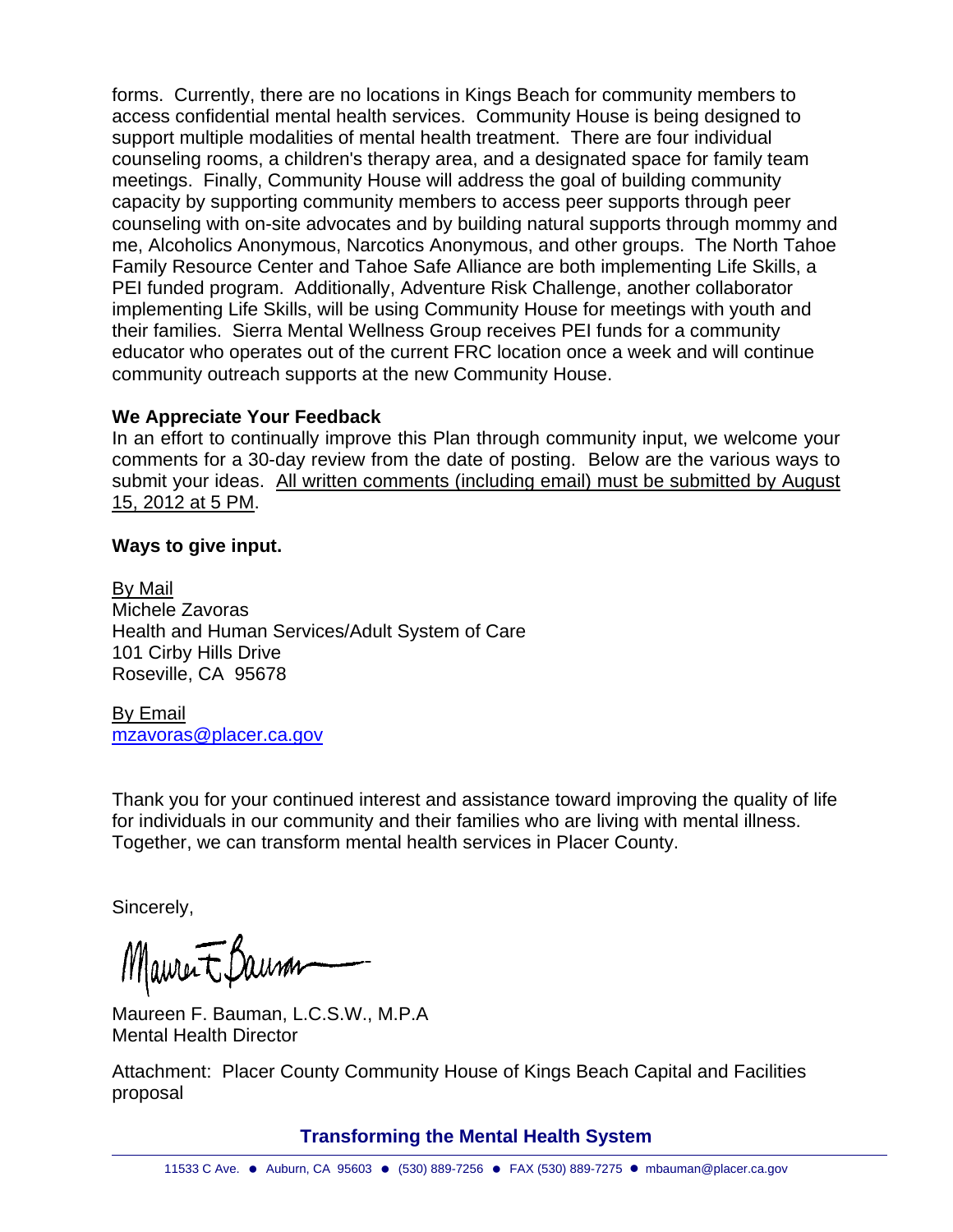California Department of Mental Health MHSA Capital Facilities and Technological Needs

## **Enclosure 2 Exhibit 2 Project Proposal Narrative**

Print Form

#### County Name: Placer

Project Name:

Community House of Kings Beach

1. Briefly describe stakeholder involvement in identification and development of the proposed Capital Facilities Project and how the requirements of Title 9, CCR Sections 3300 and 3315(b) were met. Submit documentation of the local review process including any substantive recommendations and/or revisions to the proposed Project.

If the proposed Project deviates from the information presented in the already approved Exhibits 2 and 3 of the Component Proposal, the County must describe stakeholder involvement and support for the deviation.

On June 22, 2012, the Campaign for Community Wellness , (Placer's MHSA stakeholder group) heard a presentation on the Community House of Kings Beach. There were a few general questions, and several comments of support for the project. The group was asked if there was any disagreement with the project; there were no comments.

On July 10, 2012, the Campaign for Community Wellness Leadership team voted to support the project's request for \$500,000.

On July 12, 2012, the proposal was scheduled to post for 30 day public comment by July 16, 2012; all comments would be added after close of the Public Comment.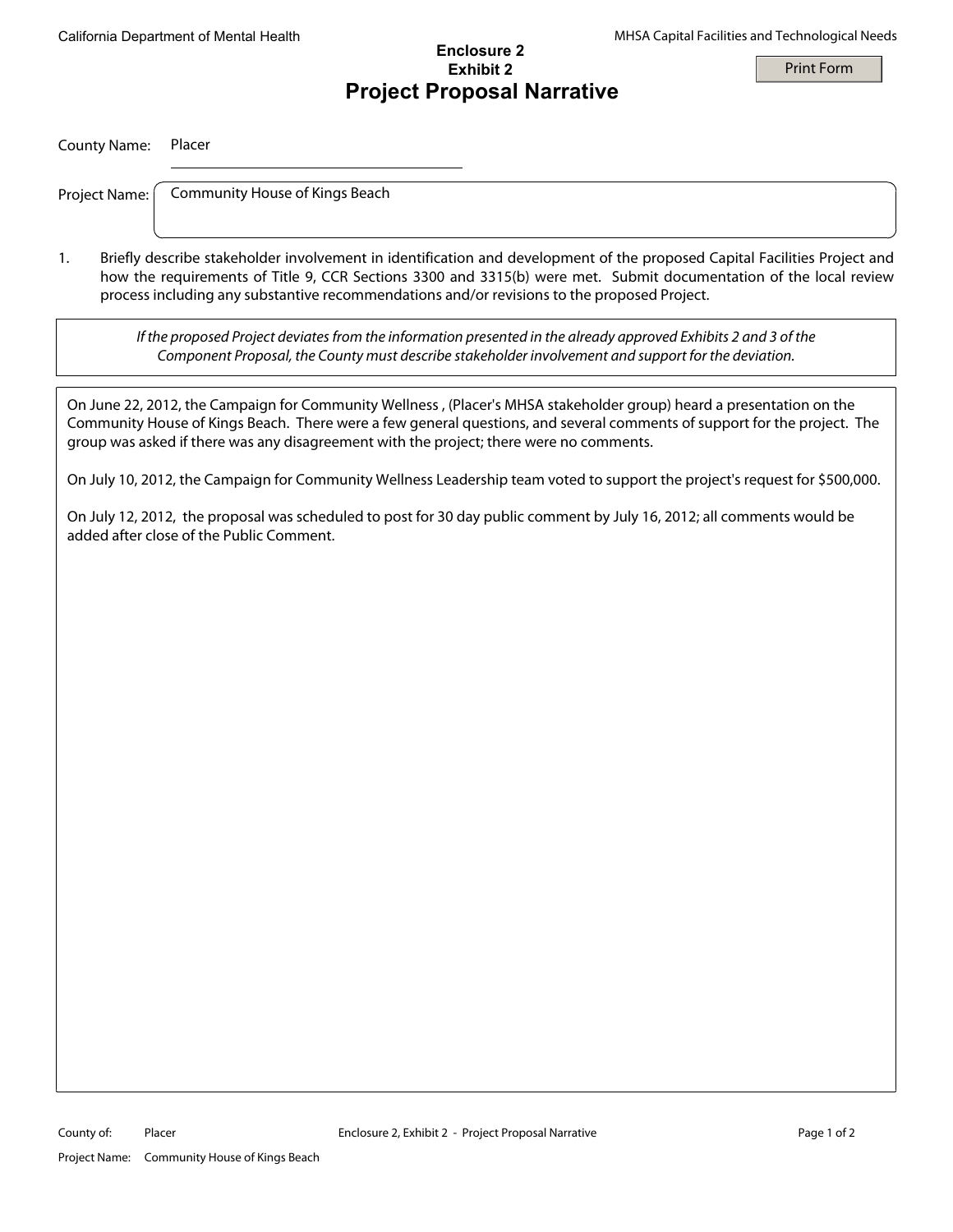2. Explain how the proposed Capital Facilities Project supports the goals of the MHSA and the provision of programs/services contained in the County's Three-Year Plan including consistency with the County's approved Capital Facilities segment of the Capital Facilities and Technological Needs Component.

The Community House of Kings Beach directly supports the overall goals of MHSA as well as addressing the programs and services addressed in Placer County's Three Year Plan.

Community House of Kings Beach will provide culturally and linguistically appropriate mental health support services which will reduce the long term adverse impact of mental health issues, directly supporting the overall MHSA purpose and intent. According to the 2010 census, over 60 % of the Kings Beach population is Latino. The recent 2011 Tahoe Forest Hospital Community Health Needs Assessment documented that the Latino population faces significant disparities in accessing mental health services. The Community House is optimally positioned to address this challenge. Over 80% of the North Tahoe FRC, Tahoe Safe Alliance and Project Mana staff are bilingual. Residents will have access to a full array of support services in both English and Spanish.

The Community House of Kings Beach also addresses the MHSA goal of reducing stigma around access to mental health supports and information. Multiple services will be on site at the Community House ranging from less intensive supports such as mommy and me all the way to individual counseling and family team meetings. As a result, community house will be seen as a true drop in community center, not necessarily a place just to go for mental health counseling services. Community House also addresses the MHSA goal of expanding innovative services. The 3 primary partners- Tahoe Safe Alliance, North Tahoe Family Resource Center and Project MANA, are developing systems to support families from an integrated perspective. This includes a common database, referral and confidentiality forms, uncharted waters for most community based organizations. Finally, Community House also addresses the Capital Facilities MHSA goal of expanding service programs for those with serious mental illness and providing necessary funds to support these services. Currently, there are no locations in Kings Beach for community members to access confidential mental health services. Community House is being designed to support multiple modalities of mental health treatment. There are 4 individual counseling rooms, a children's therapy area and a designated space for family team meetings. Finally, Community House will address the goal of building community capacity by supporting community members to access peers supports through peer counseling with on site advocates and by building natural supports through mommy and me, AA, NA and other groups.

Community House also addresses the provision of programs and services contained in the Placer County Three Year Plan. Specifically, one of the goals in the Capital Facilities Plan is to "purchase or renovation of facility/buiding to better accomodate consumers and families eligible for PEI supported programs in the Tahoe City and/or Kings Beach service area." The North Tahoe Family Resource Center and Tahoe Safe Alliance are both implementing Life Skills, a PEI funded program. Additionally, Adventure Risk Challenge, another collaborator implementing Life Skills, will be using Community House for meetings with youth and their families. Sierra Mental Wellness Group receives PEI funds for a community educator who operates out of the current FRC location once a week, and will continue community outreach supports at the new Community House.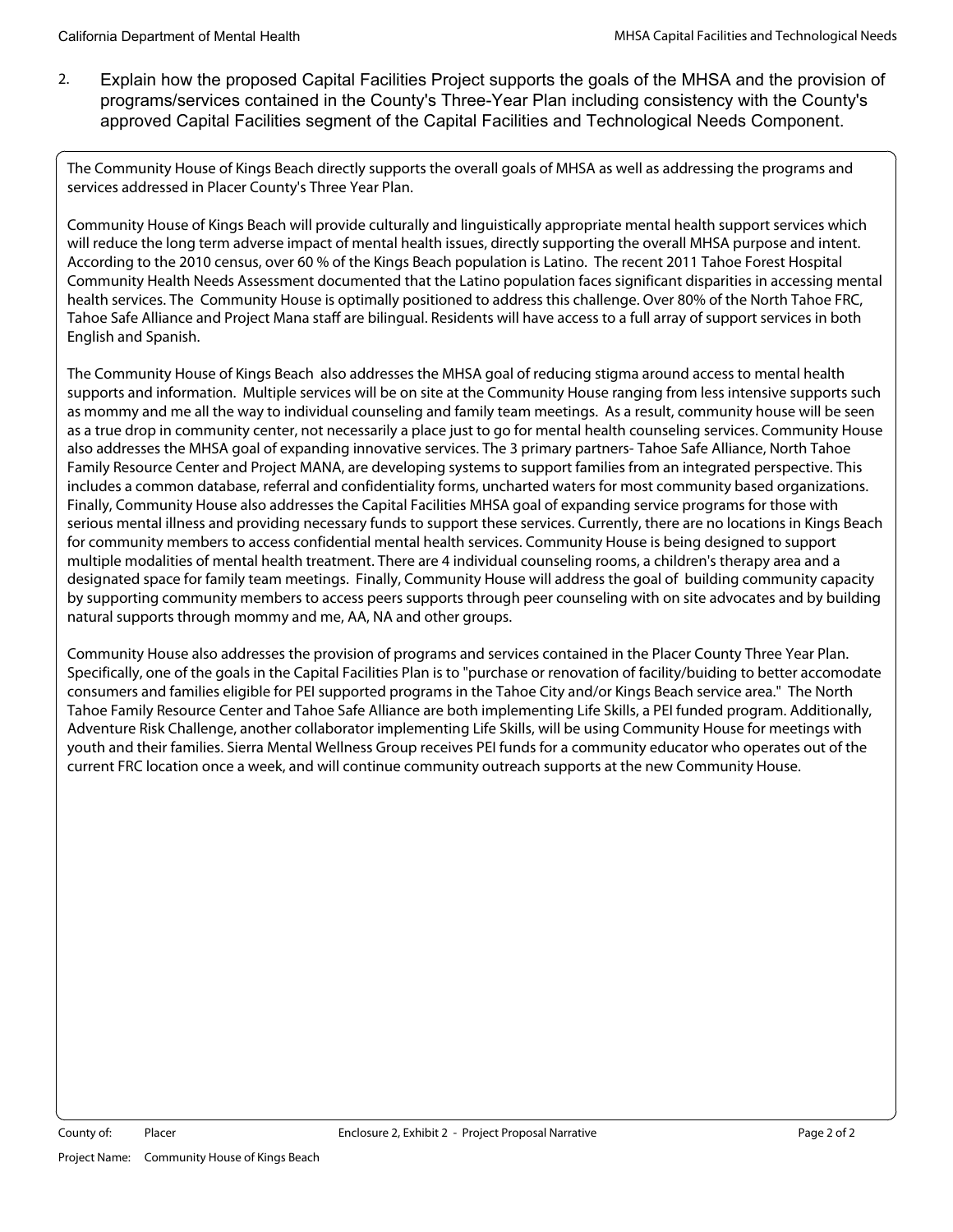Print Form

## **Enclosure 2 Exhibit 3 Project Details**

County Name: Placer Project Name: | Community House of Kings Beach Project Address: | 265 Bear Street, Kings Beach, CA

#### **Answer the following questions as appropriate to the Project Proposal.**

 1. Describe the type of building(s) and whether the building is being acquired with/without renovation or whether the Project is new construction.

The project includes two buildings: a 1200 square foot house and a 2400 square foot motel building. The buildings have been purchased and this project includes the renovation of the facilities.

-> If the proposed building is being acquired and renovated, describe the prior use and ownership.

Historically the site was a motel and the house was the residence and office for the business. Most recently the site was used as short term rentals and a residence for the property owner.

-> If the proposed project involves renovation of an existing facility, indicate whether it is County owned or owned by a private entity.

This project will be owned by the Tahoe Truckee Community Foundation, a private 501 (c) 3.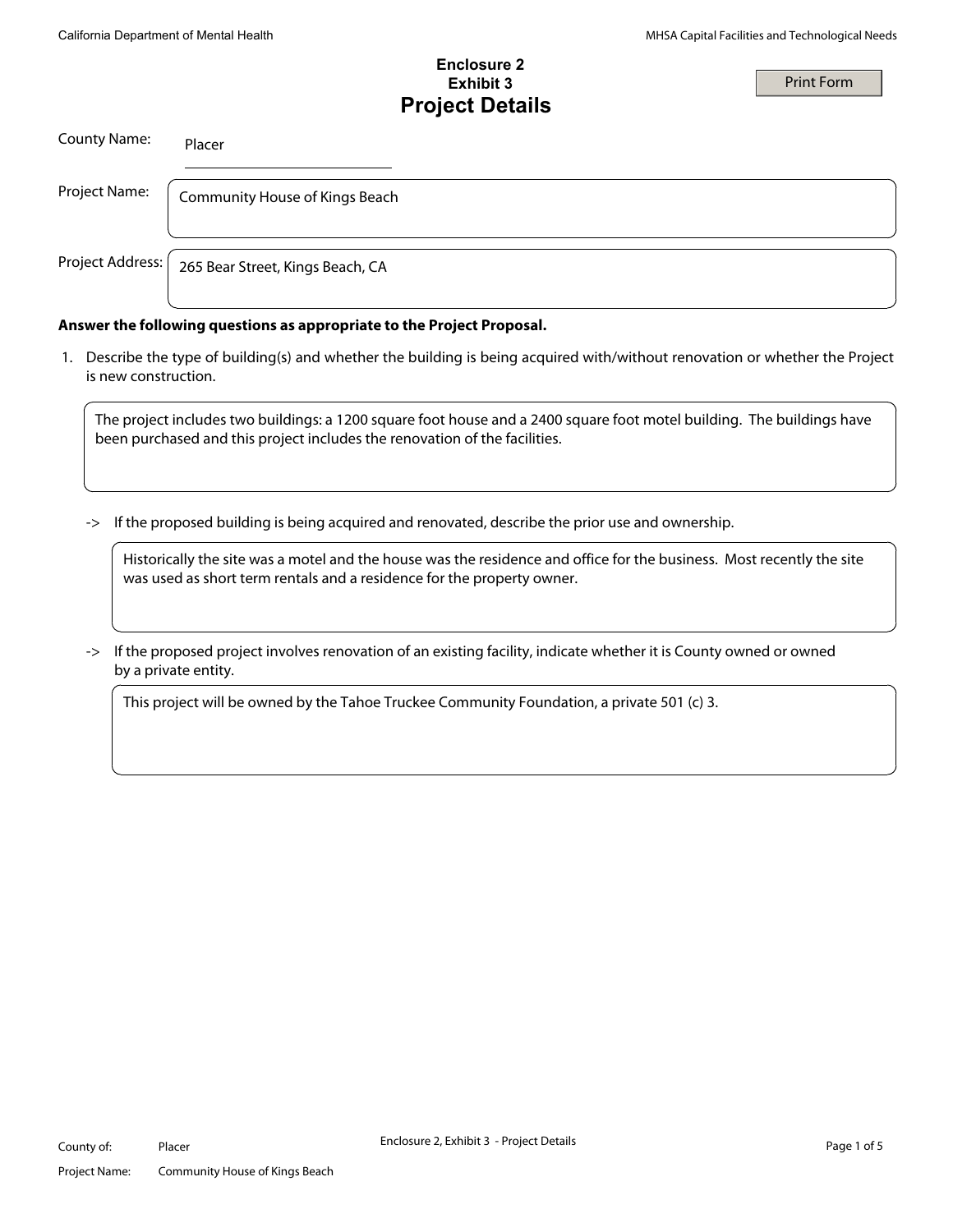-> Describe the scope of the renovation and the method used to ensure that the costs of the renovation are reasonable and consistent with what a prudent buyer would incur. If privately owned, include a description of the private entity's efforts in determining the cost of renovation.

The level of renovation on the motel project is fairly extensive and includes enclosing additional space, new electrical and heat systems, removal of internal walls, building of ADA bathrooms and all finish work including flooring and paint. The house needs less work though the project will include a new roof, a new ADA bathroom and minor wall removal and finish work. The Tahoe Truckee Community Foundation (TTCF) has formed a construction oversight committee comprised of people with construction and property management background and experience. This group is overseeing the hiring of all contractors and ensuring that every effort possible is made to control costs. Because all dollars to support the project must also be raised by TTCF, the organization has a great deal of incentive to spend as little as possible on the work. Whenever possible the committee is seeking donated services for the project (for example a parking consultant recently completed the parking plan and traffic analysis for free.) Generally speaking, though, consultants and contractors are working for significantly below market rate due to their allegiance to both TTCF as the lead non-profit agency and their support for the community benefit offered by the Community House project. To determine the estimated costs for the renovation we have consulted with architects and general contractors with extensive construction experience. We have actual bids on much of the design and permitting phase of the project, and thus are fairly confident of these costs. The construction phase is still an estimate until all design work is completed, but we have had input from at least 5 professionals and thus are confident that we are on target with a realistic assessment of costs.

-> When the renovation is for treatment facilities, describe how the renovation will result in an expansion of the capacity/access to existing services or the provision of new services.

This renovation will primarily improve access to existing services including the capacity of those services to reach more people. First, the site will house three primary partners who are currently working out of 1800 square feet of space. With the additional space of the new site (a total of 3600 square feet), they will be able to serve more clients and improve the quality of their services by having private space within which to provide counseling. Secondly the project will allow agencies that do not have a presence in Kings Beach to utilize the facility on a part-time or ad hoc basis for work with clients. This will greatly reduce the barriers to service for Kings Beach residents. The project began because many local non-profits were having a difficult time renting adequate and affordable office space. These agencies began considering locating their primary offices in other communities and simply having satellite services in Kings Beach. This project insures that critical services will stay in this community far into the future.

-> When the renovation is for administrative services, describe how the administrative offices augment/support the County's ability to provide programs/services, as set forth in the County's Three-Year Plan.

NA

-> When the Project involves renovation of a privately owned building, describe and explain the method used for protecting the County's capital interest in the renovation and use of the property.

The Tahoe Truckee Community Foundation is a non-profit entity dedicated to supporting philanthropy and building a stronger community. The assets of the Foundation essentially belong to the community and our board of directors exists to ensure that intention is fulfilled. More specifically this project will have an additional layer of oversight. A Community Advisory Board will be formed, comprised of representatives from the partner non-profits, community members, TTCF representatives and ideally county staff. This group will provide input and guidance on service delivery at the site. In addition, long term leases will be signed with the three core partner agencies, ensuring that the counseling, crisis intervention and treatment services offered by these entities will be available on site far into the future.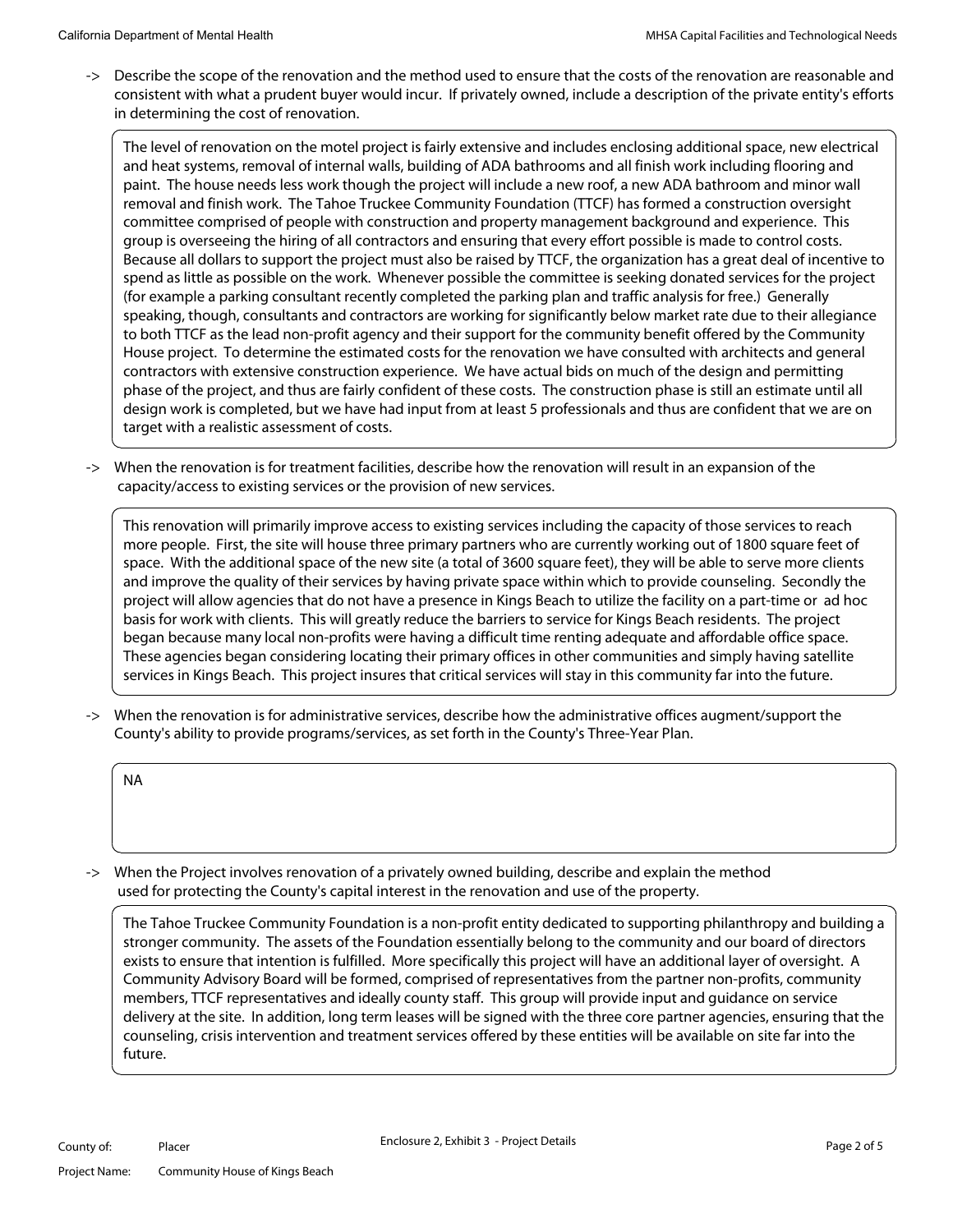2. Describe the intended purpose, including programs/services to be provided and the projected number of clients/individuals and families and the age groups to be served, if applicable. Complete all that apply.

| <b>Projected Client/Family Capacity</b> |
|-----------------------------------------|
| 1,274                                   |
| 59                                      |
| 2,156                                   |
| 104                                     |
|                                         |

The Tahoe SAFE Alliance Children's program will be located at the Community House. This is a treatment program for children who have been abused, neglected or have witnessed domestic violence and or sexual assault. Children enrolled in this program can receive a variety of mental health services including: individual therapy and/or participate in psycho social groups. In addition, bi-lingual advocates will provide peer counseling, education, support groups in English and Spanish, legal services and information & referral services to victims of domestic violence and sexual assault. We also contract with Sierra Mental Wellness Group for therapy for our adult clients. These adult clients are seen by the bi-lingual therapists from Sierra Mental Wellness Group will provide therapy at the Community House. Clients are also referred out to our Safe House and/or Transitional Housing program. In collaboration with the schools and our children's program, our prevention program also works with individual teens and teen groups.

Project MANA will provide weekly food distribution to hungry people with food insecurity challenges. In addition, emergency food is available on a daily basis. Nutrition education is also provided through food distribution, adult classes and school based classes for youth. Lastly, for home bound clients, the FACE program brings nutritious food to those who cant make it to food distribution due to medical issues. Regular users of Project MANA supports will receive case management services through the service integration program.

Through the North Tahoe FRC, community members can access case management, advocacy, legal services, assistance with getting health insurance, parenting classes and health education while fostering a peer to peer model. In addition, the FRC will provide enrichment classes for families and will coordinate community support services such as AA and NA meetings. The FRC also operates the differential response program, Homelessness Prevention Program and operates a small emergency fund for direct financial support. The FRC also provides a direct linkage to public and private mental health support services.

 3. Provide a description of the Project location. If providing services to clients, describe the proximity to public transportation and the type of structures and property uses in the surrounding area.

The Community House project is located in the heart of Kings Beach. The site is within a few blocks of numerous community resources including Kings Beach Elementary School, the Boys and Girls Club, Placer County Clinic, and the Domus Housing affordable housing sites. The surrounding area is primarily residential with commercial properties located about one block away. Public transportation (TART) has two stops within a block of the Community House site, but the majority of users of Community House will likely walk to the site. Kings Beach is densely populated in an area known as "the grid" and residents typically walk to all needed services and activities. Community House is located in the heart of the grid and will be a comfortable place for residents to easily access.

4. Describe whether the building(s) will be used exclusively to provide MHSA programs/services and supports or whether it will also be used for other purposes.

 $\bigcirc$  MHSA only  $\bigcirc$  MHSA and other services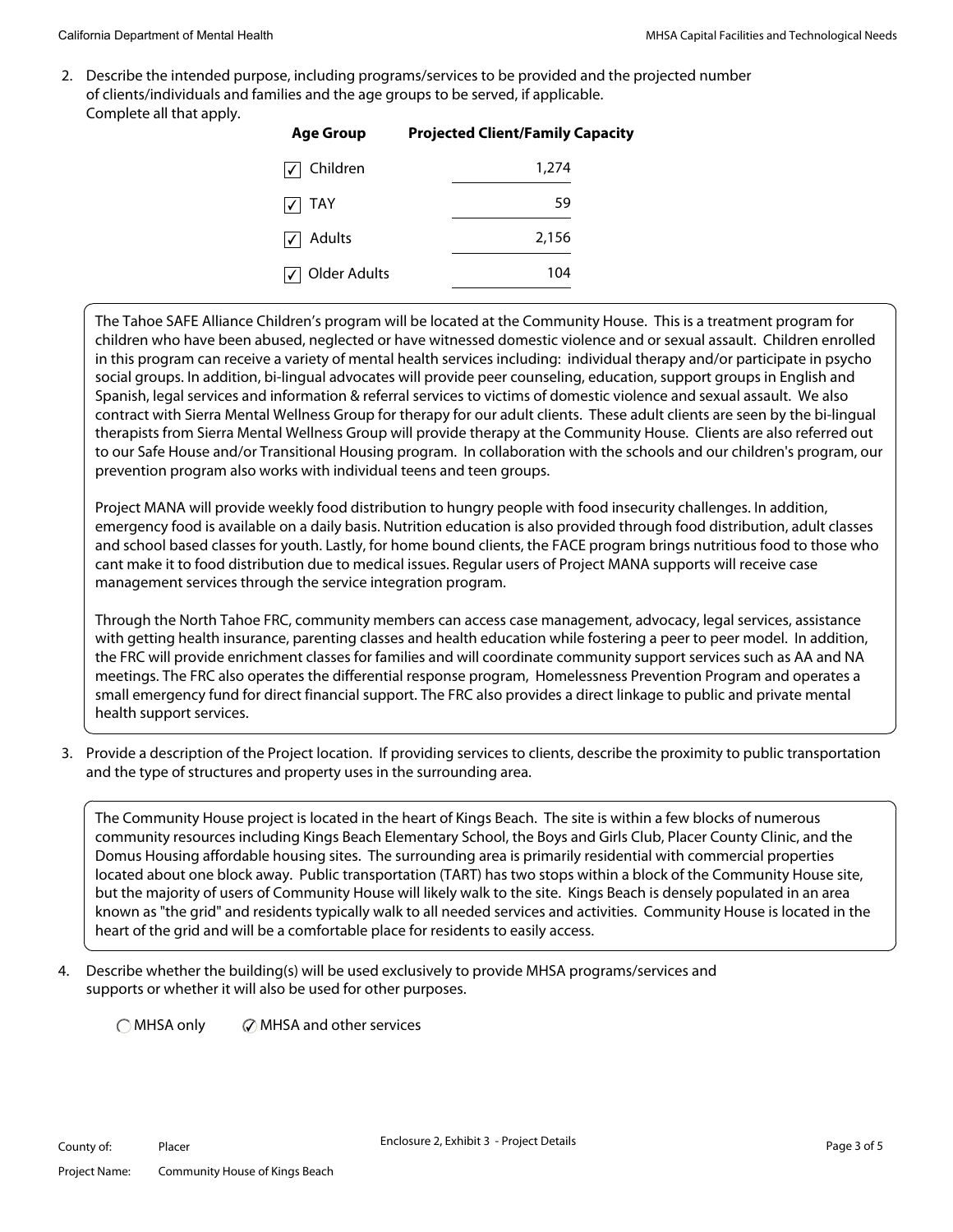The majority of uses at Community House will be for MHSA funded activities or for mental health activities complementary to the MHSA programs. Specific MHSA services include: PEI funded prevention program through a partnership of North Tahoe Family Resource Center, Tahoe SAFE Alliance, and Adventure, Risk and Challenge; PEI funded Community Educator through Sierra Mental Wellness Group; innovation funded programs including poverty reduction (through Project MANA), Creciendos Unidos (FRC), and capacity building (ARC). Other non-MHSA mental health services include: crisis intervention for domestic violence and sexual assault victims, peer counseling, resource referrals, therapy for adults and children, and support groups. Sierra Mental Wellness Group also will be providing bilingual therapy to approximately 15 consumers per month.

-> If the building will be used for other purposes, the description should indicate the percentages of space that will be designated for mental health programs/services and supports and for other uses.

Based on an analysis of usage, we believe 85% of Community House will be utilized for mental health programs, services and supports. The majority of this usage is traditional mental health services such as counseling, crisis intervention, case management and support groups. Additionally, supportive services such as referrals to other community resources, parenting classes, and prevention classes will be held on site. Non-mental health services include food distribution, health prevention classes and administrative functions.

-> Explain the relationship between the mental health programs/services and supports and the other uses, i.e., co-located services.

 (Note: Use of MHSA funds for facilities providing integrated services for alcohol and drug programs and mental health is allowed as long as the services are demonstrated to be integrated.)

All services from the three core partner agencies will be fully integrated. In addition, part-time users of the site will be integrated as fully as possible. Integration includes a single point of entry for any services from the core partners; one intake packet for all services; one database utilized by all partner agencies to facilitate easy sharing of information; and weekly joint case management of all individuals and families with more complex needs. The primary non-mental health service on site is weekly food distribution. We believe that food crisis is often the first sign of trouble within a family unit. Staff will explore the reasons behind the food crisis to determine if other mental health or supportive services are needed to stabilize a family. In this way this non-mental health service essentially acts as an early identification and screening mechanism to insure early entry into supportive mental health services.

 5. Describe the steps the County will take to ensure the property/facility is maintained and will be used to provide MHSA programs/services and/or supports, for a minimum of twenty years.

All grants and private donations to the Community House project are being made with the assurance that the described programs and activities will be provided at the site in perpetuity. The role of the TTCF Board is to insure the integrity of these agreements over time. In addition, the Community Advisory Board will be formed to provide direct oversight of Community House activities. This Board will be comprised of the following members: representatives from the partner agencies, community members, county staff, donors, recipients of services, and TTCF board members. The Community Advisory Board will insure all grant requirements are carried out, and will work to protect the integrity of the intention of this project. This group will monitor and resolve any challenges that may arise with partner agencies or un-met community needs.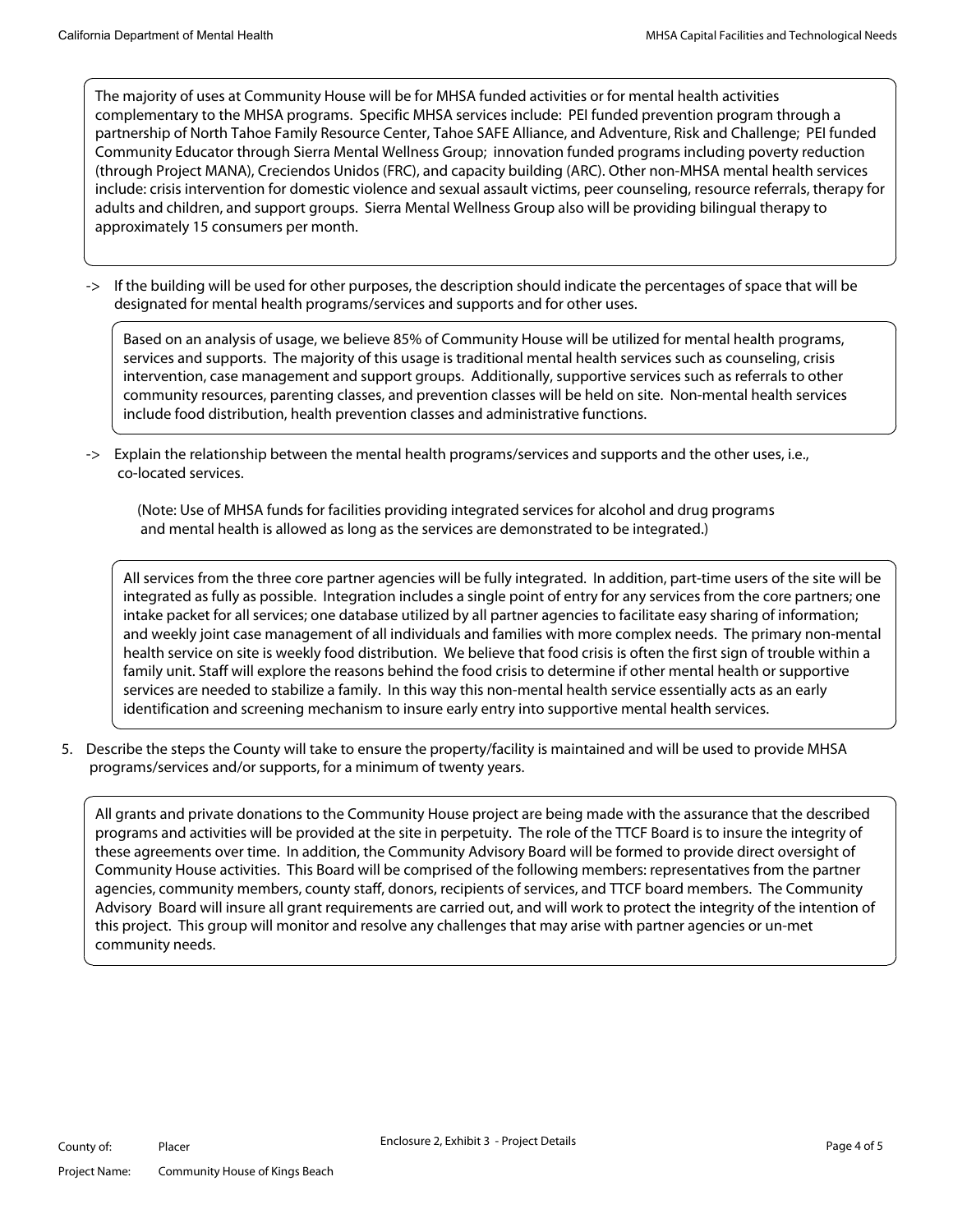## **Additional Information:**

#### **1. Leasing (Rent) to Own Building**

Provide justification why "leasing (rent) to own" the property is needed in lieu of purchase. Include a detailed description of length and terms of lease prior to transfer of ownership to the County.

NA

## **2. Purchase of Land with No MHSA Funds Budgeted for Building/Construction**

For purchase of land with no MHSA funds budgeted for construction/building, explain this choice and provide a timeline with expected sources of income for construction or purchasing of building upon this land and how this serves to increase the County's infrastructure.

In addition to purchasing the house and motel facility, TTCF is also purchasing the adjacent vacant lot. This lot is critical for parking needs at the site, as well as traffic flow and snow storage. The lot will be merged with the adjacent parcel (the one with the house and motel), so it will become one project site. The lot will have construction work including site improvements such as grading, paving, BMP's and water flow work.

#### **3. Restrictive Settings**

Submit specific facts and justifications that demonstrate the need for a building with a restrictive setting, as described on page 4. (Must be in accordance with WIC Section 5847 (a) (5))

NA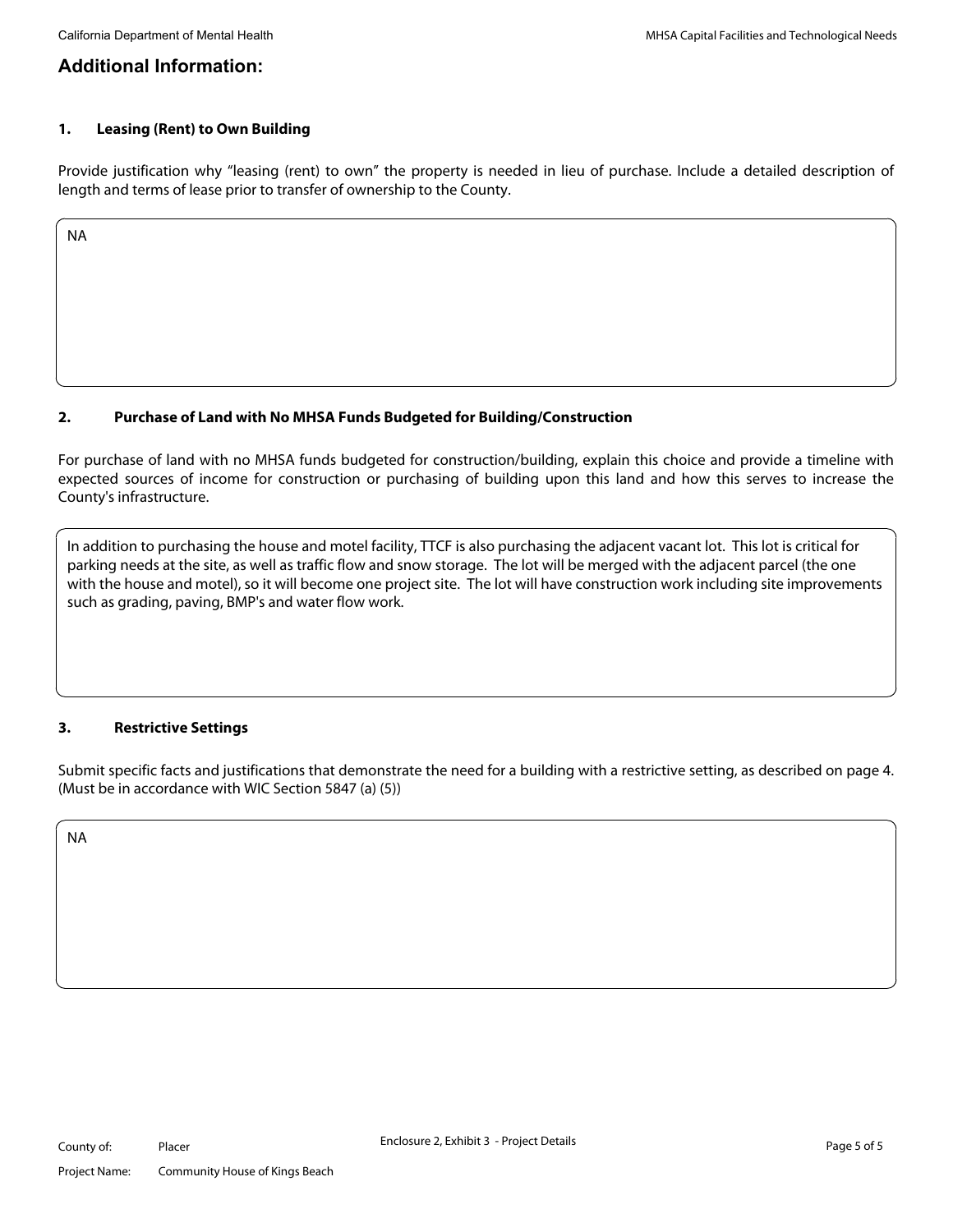## **Enclosure 2 Exhibit 4 Capital Facilities Project Proposal Fact Sheet**

Print Form

| <b>County Name:</b>             |                     | Placer                                                                                                           |  |
|---------------------------------|---------------------|------------------------------------------------------------------------------------------------------------------|--|
| Project Name:                   |                     | Community House of Kings Beach                                                                                   |  |
| Project Address:                |                     | 265 Bear Street                                                                                                  |  |
| <b>Project Information</b>      |                     |                                                                                                                  |  |
|                                 |                     | New Construction                                                                                                 |  |
|                                 |                     | Acquisition of an existing structure                                                                             |  |
| $\overline{\blacktriangledown}$ |                     | Acquisition and renovation of an existing structure                                                              |  |
|                                 |                     | Renovation of a County owned structure                                                                           |  |
|                                 |                     | Renovation of a privately owned structure                                                                        |  |
|                                 |                     | Purchase of Land                                                                                                 |  |
|                                 |                     | Lease(rent) to own                                                                                               |  |
|                                 | Intended Use:       |                                                                                                                  |  |
| C                               |                     | Mental Health only (Includes facilities for integrated mental health substance abuse treatment)                  |  |
| の                               |                     | Mental Health and other                                                                                          |  |
|                                 |                     | 500,000<br>Amount of Capital Facilities funds requested in this Project Proposal                                 |  |
|                                 |                     | 0<br>CSS Capital Facilities funds requested in this Project Proposal                                             |  |
|                                 | Total               | 500,000                                                                                                          |  |
|                                 |                     | <b>Priority Population (please check all that apply)</b>                                                         |  |
| ∣✓                              | Children            |                                                                                                                  |  |
| ⊻                               |                     | <b>Transition Age Youth</b>                                                                                      |  |
| $\overline{\mathbf{v}}$         | Adults              |                                                                                                                  |  |
| $\boxed{\checkmark}$            | <b>Older Adults</b> |                                                                                                                  |  |
|                                 |                     | N/A (Office Space)                                                                                               |  |
|                                 |                     | If applicable, projected number of mental health clients, including their families, to be served monthly.<br>314 |  |
| $\overline{\mathsf{v}}$         |                     | Provide new services                                                                                             |  |
| $\boxed{\checkmark}$            |                     | <b>Expand services</b>                                                                                           |  |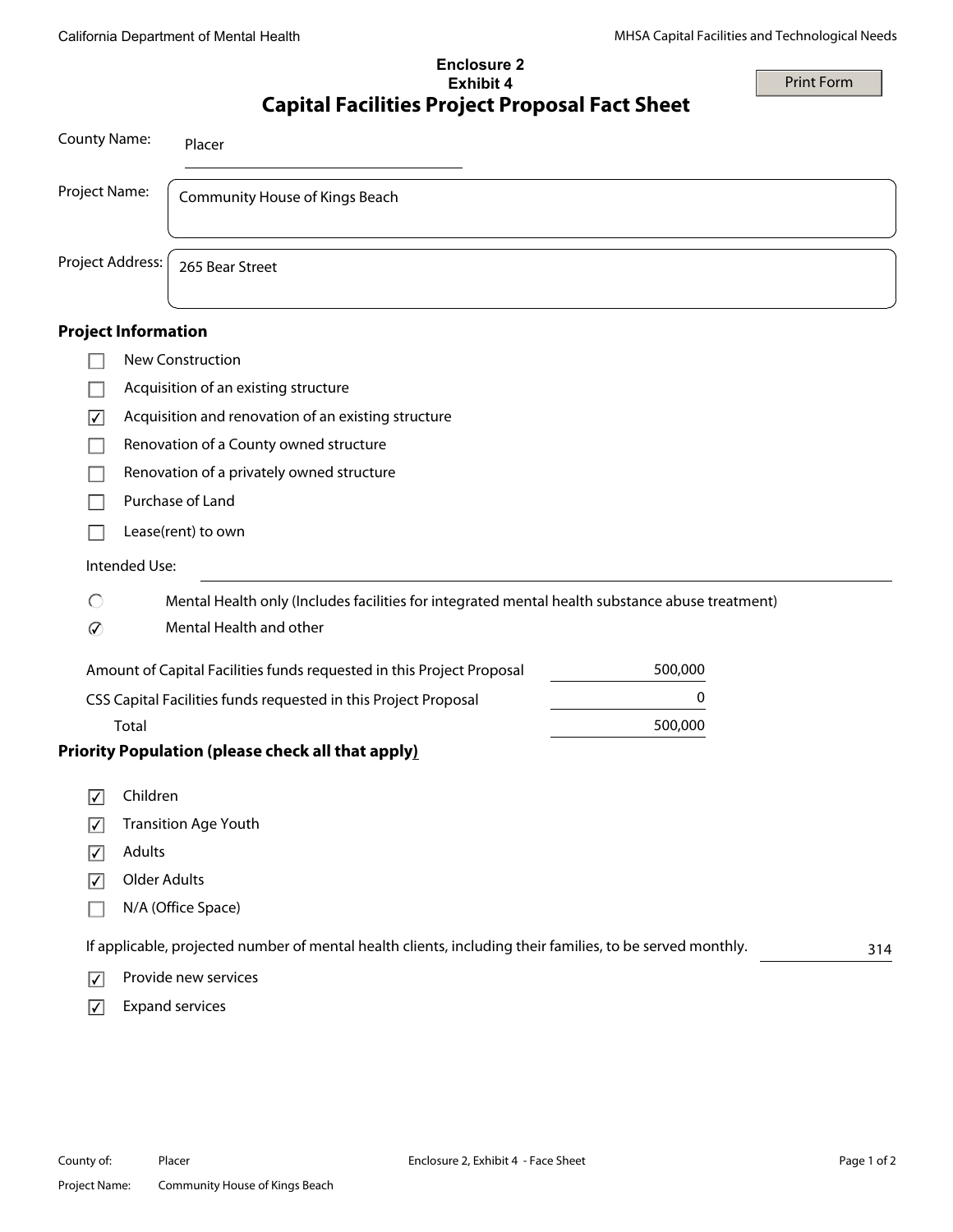#### Please provide brief description below

The Community House project is the culmination of many years of partnership and work in the Kings Beach neighborhood. The project is the manifestation of a long term vision of a community space that welcomes residents, builds a sense of community, and provides access to the supports both formal and informal that create emotional wellbeing. Community House will be a gathering space for the Kings Beach community, and a welcoming site for accessing support of many kinds, from professional counseling to informal peer advocates. Community House will allow community members an opportunity to build the relationships and connections that provide the web of support and well-being that keep all residents stable and well. By providing services in a culturally competent and accessible way, Community House will be a venue for people to reach out for help while avoiding the stigma of traditional public mental health services.

At the core of Community House are three safety net services:

- Tahoe SAFE Alliance domestic violence, child abuse and sexual assault services
- North Tahoe Family Resource Center family support services
- Project MANA hunger relief and prevention services

These agencies will be housed at the site and will directly serve Kings Beach families from this location. In addition, a number of supportive services will be available on site on a part-time basis. Examples include Sierra Mental Wellness Group therapy and outreach, Adventure Risk Challenge teen programming, Tahoe Forest Hospital primary prevention and outreach programs, possible County HHS services, and community group services such as AA and NA. Partner agencies are excited to be able to bring their services to a welcoming location that does not have the stigma often associated with government buildings and larger public bureaucracies. Additionally, the site will be used for community gatherings and celebrations, with a meeting room conducive to everything from Mommy and Me classes to parenting groups, and an outdoor space well suited for community gardens and celebrations of all kinds.

Central to the design of this project is a service system that is family friendly, easy to utilize, and results focused. A new position, Service Integration Coordinator, will work to bring together partner agency staff to design an integrated case management plan for families or individuals who have more intensive needs. The driving reason to change the existing system is to improve the experience of accessing support, and more importantly, the capacity of that system to provide quality support in order to help individuals and families achieve well-being. Working from a common adherence to the Family Support Principles, the service framework is deeply anchored in the belief that solutions, strengths, and resources already exist in every family and community. Specific practices of this system include:

- a single point of entry
- comprehensive family assessment
- multi-level case management system with a family team approach for more intensive needs

This system builds on the long-standing investments Placer County has made in local non-profit agencies. The county has a strong history of recognizing the strength of collaborative, community based support as a sustainable way of encouraging resiliency and stability for community residents. In addition, the design of Community House is well aligned with the core principles of the Campaign for Community Wellness, including cultural competency with the use of bilingual, bi-cultural community residents as front line staff at the partner agencies and the strong emphasis on resiliency, asset building and community based wellness approaches.

The Community House Integrated Services system exists to improve the lives of people in the Kings Beach community. The Community House project has two simple and very clear outcomes which will be measured. Success of the project will be determined by the ability to impact these outcomes.

Desired Outcomes:

Community members will be able to meet their basic needs

Community members will lead emotionally stable and sustainable lives.

In order to achieve these outcomes, individuals and families will receive the level of service relevant to their situation. Some people may have a fairly straight forward or time limited issue, often precipitated by a single crisis event (loss of a job or an illness.) Other families may have a very complex situation with multiple needs simultaneously and various interventions needed. The service system is designed to address an individual or family where they are at, rather than with a one size fits all approach.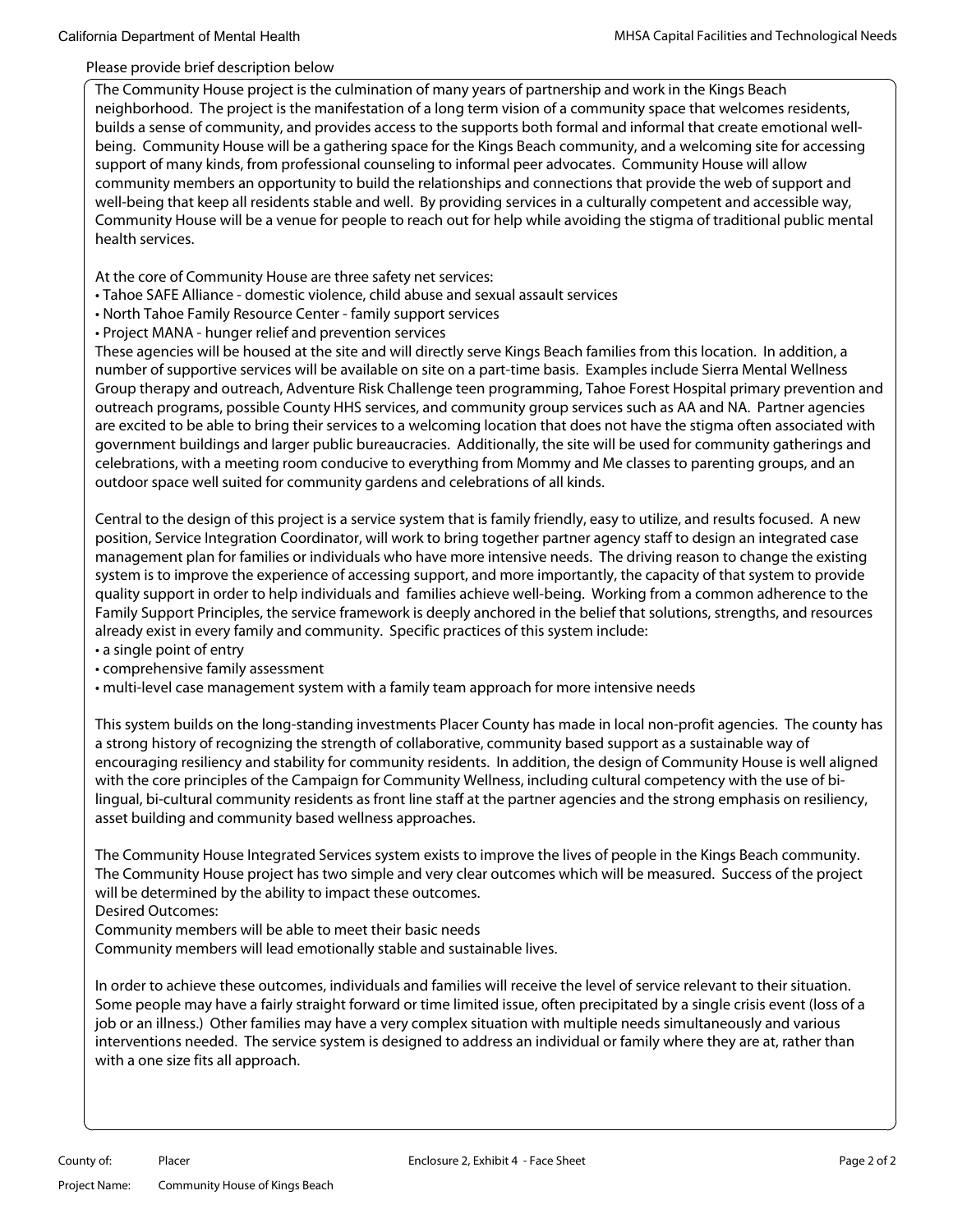#### Print Form

#### **Enclosure 2 EXHIBIT 5 SAMPLE BUDGET SUMMARY For Each Capital Facilities Project Proposal**

| <b>County Name:</b> | Placer                         |  |
|---------------------|--------------------------------|--|
| Project Name:       | Community House of Kings Beach |  |
|                     |                                |  |

The sample project budget allows Counties to summarize proposed expenditures for each Project by type of expenditure for each fiscal year. Based upon the Project a County may wish to submit a modified budget summary that more closely reflects the County Capital Facilities Project Proposal.

Expenditures and request for funds. Expenditures for the proposed Project should be easily identified and related to the project description. Total estimated Project expenditures are offset by any estimated other funding sources to compute the net MHSA funding requirements. Complete a separate Project budget for each proposed project. The sum of all Project budgets should not exceed the total Capital Facilities and Technological Needs Planning Estimate identified for the County. MHSA funds dedicated to the Capital Facilities and Technological Needs Component must be used within ten years or they will revert back to the State MHS Fund for redistribution to all Counties.

| (in Thousands of \$)                                |                                                     |                                                                |                                    |                                  |
|-----------------------------------------------------|-----------------------------------------------------|----------------------------------------------------------------|------------------------------------|----------------------------------|
| <b>Expenditure Category</b>                         | (1)<br>Capital<br><b>Facilities</b><br><b>Funds</b> | (2)<br><b>CSS Capital</b><br><b>Facilities</b><br><b>Funds</b> | (3)<br>Other<br>Funding<br>Sources | (4)<br><b>Total</b><br>$(1+2+3)$ |
| A. Project Expenditures                             |                                                     |                                                                |                                    |                                  |
| 1. Acquisition of Land (including deposits)         | 0                                                   | 0                                                              | 180,000                            | 180,000                          |
| 2. Acquisition of Existing Structures               | $\mathbf 0$                                         | 0                                                              | 590,000                            | 590,000                          |
| 3. Survey & Soil Investigation                      | $\mathbf 0$                                         | 0                                                              | 2,000                              | 2,000                            |
| 4. Appraisal                                        | $\mathbf 0$                                         | 0                                                              | 1,000                              | 1,000                            |
| 5. Cal-EPA                                          | $\mathbf 0$                                         | 0                                                              | $\mathbf 0$                        | 0                                |
| 6. Architectural & Engineering (A&E) Expenditures   |                                                     |                                                                |                                    |                                  |
| a. Plan Check Fees, Permits, etc.                   | $\mathbf 0$                                         | $\mathbf{0}$                                                   | 20,000                             | 20,000                           |
| <b>Contract Architect</b><br>$b_{1}$                | $\mathbf 0$                                         | 0                                                              | 30,000                             | 30,000                           |
| c. Contract Engineer                                | $\mathbf 0$                                         | 0                                                              | 10,000                             | 10,000                           |
| d. Other A&E Consultant Fees                        | $\mathbf 0$                                         | $\overline{0}$                                                 | 10,000                             | 10,000                           |
| e. A&E Travel Expenditures                          | $\mathbf 0$                                         | 0                                                              | 0                                  |                                  |
| Other A&E Expenditures (please describe)<br>f.      | $\overline{0}$                                      | $\mathbf 0$                                                    | $\mathbf{0}$                       |                                  |
| 7. Construction                                     |                                                     |                                                                |                                    |                                  |
| a. Landscapting                                     | $\mathbf{0}$                                        | $\overline{0}$                                                 | 100,000                            | 100,000                          |
| b. Construction Contracts                           | $\mathbf 0$                                         | 0                                                              | $\Omega$                           | 0                                |
| c. Insurance                                        | $\mathbf 0$                                         | $\overline{0}$                                                 | $\Omega$                           | 0                                |
| d. Material Testing                                 | $\mathbf 0$                                         | 0                                                              | $\Omega$                           |                                  |
| e. Contingency                                      | $\mathbf 0$                                         | $\overline{0}$                                                 | 40,000                             | 40,000                           |
| f. Other Construction Expenditure (please describe) | $\Omega$                                            | $\Omega$                                                       | $\Omega$                           | $\mathbf{0}$                     |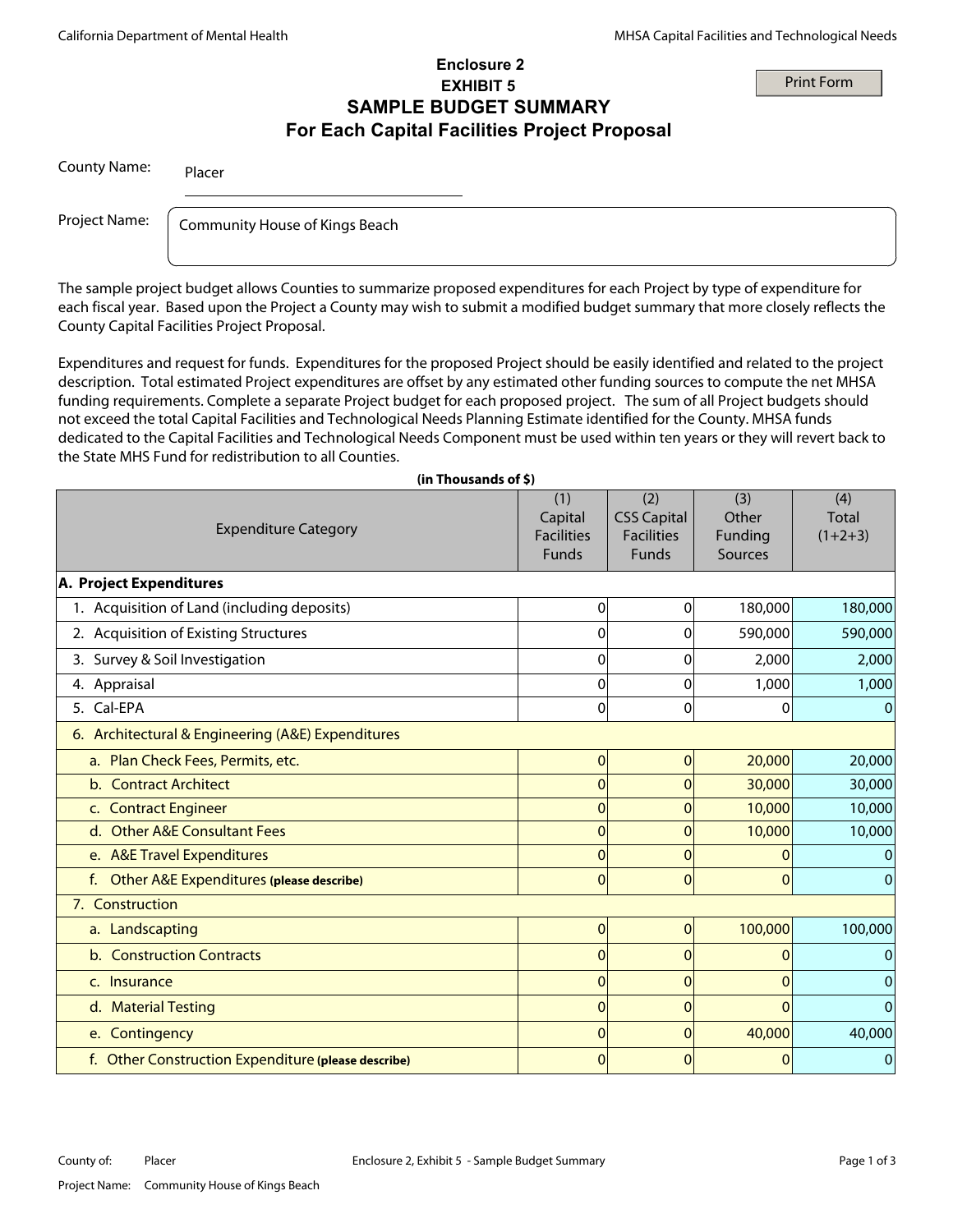| (in Thousands of \$)                                   |                                                           |                                                                     |                                          |                                  |  |
|--------------------------------------------------------|-----------------------------------------------------------|---------------------------------------------------------------------|------------------------------------------|----------------------------------|--|
| <b>Expenditure Category (Continued)</b>                | $(1)^{*}$<br>Capital<br><b>Facilities</b><br><b>Funds</b> | $(2)$ **<br><b>CSS Capital</b><br><b>Facilities</b><br><b>Funds</b> | $(3)$ ***<br>Other<br>Funding<br>Sources | (4)<br><b>Total</b><br>$(1+2+3)$ |  |
| Rehabilitation/Renovation of Existing Structures<br>8. | 320,000                                                   | $\Omega$                                                            | 75,000                                   | 395,000                          |  |
| Fixed/Movable Equipment<br>9.                          | 0                                                         | $\Omega$                                                            | 20,000                                   | 20,000                           |  |
| 10. Supervision - Inspector                            | 0                                                         | $\Omega$                                                            | 0                                        | $\Omega$                         |  |
| 11. Title and Recording                                | $\mathbf 0$                                               | $\Omega$                                                            | 0                                        | $\mathbf{0}$                     |  |
| 12. Other Fees and Charges                             | 0                                                         | $\Omega$                                                            | 0                                        | $\mathbf 0$                      |  |
| 13. On-Site Management                                 | $\Omega$                                                  | $\Omega$                                                            | 0                                        | $\mathbf{0}$                     |  |
| 14. Project Management/Administration                  | 0                                                         | $\Omega$                                                            | 0                                        | $\mathbf{0}$                     |  |
| 15. Other Project Expenditures (please describe)       | $\Omega$                                                  | $\Omega$                                                            | 0                                        | $\mathbf{0}$                     |  |
| 16. Other Expenses (describe)                          | 180,000                                                   | $\Omega$                                                            | 172,000                                  | 352,000                          |  |
| 17. Total Project Expenditures                         | 500,000                                                   | 0                                                                   | 1,250,000                                | 1,750,000                        |  |
| Total Capital Facilities Funds Requested (col 1+2)     |                                                           | 500,000                                                             |                                          |                                  |  |
|                                                        |                                                           |                                                                     |                                          |                                  |  |

Column 1 are expenditures directly attributed to the Capital Facilities Funds

 $**$  Column 2 are expenditures directly attributed to the CSS Capital Facilities Funds

\*\*\* Column 3 are expenditures directly attributed to the Other Funding Sources

| <b>B. Other Funding Sources*</b>      |           |  |
|---------------------------------------|-----------|--|
| 1. S.H. Cowell Foundation             | 250,000   |  |
| 2. Placer County First Five           | 100,000   |  |
| 3. Melanie Jackson Fund               | 75,000    |  |
| 4. Squaw Valley Ski Corp              | 25,000    |  |
| 5. Private donors and foundations     | 800,000   |  |
| <b>Total Other Funding Sources **</b> | 1,250,000 |  |

**\*** All other funding sources (non-MHSA) should be listed.

Section B total Should equal Line 17/Column 3

#### Notes:

Other Expenses: We will be establishing a Maintenance Endowment to ensure the long term support for the physical structure of Community House.

 The costs for this project are lower than expected due to the high amount of volunteer work on the project. For example, project management is being provided by two board members from TTCF at no cost to the project. In addition, some services such as parking plans, tree removal and demolition are being provided by community in-kind donations.

At this point in our capital campaign, we have secured approximately \$600,000 of our goal through foundations and private donors. We anticipate reaching 50% of our target but late summer and then will begin the more public phase of the campaign. We are confident in our ability to complete the capital campaign; TTCF has deep infrastructure to support donor development and fundraising. In our 15 years of existence, TTCF has raised over \$20 million and distributed nearly the same amount into the community. We are well positioned to see this community benefit project through to successful completion.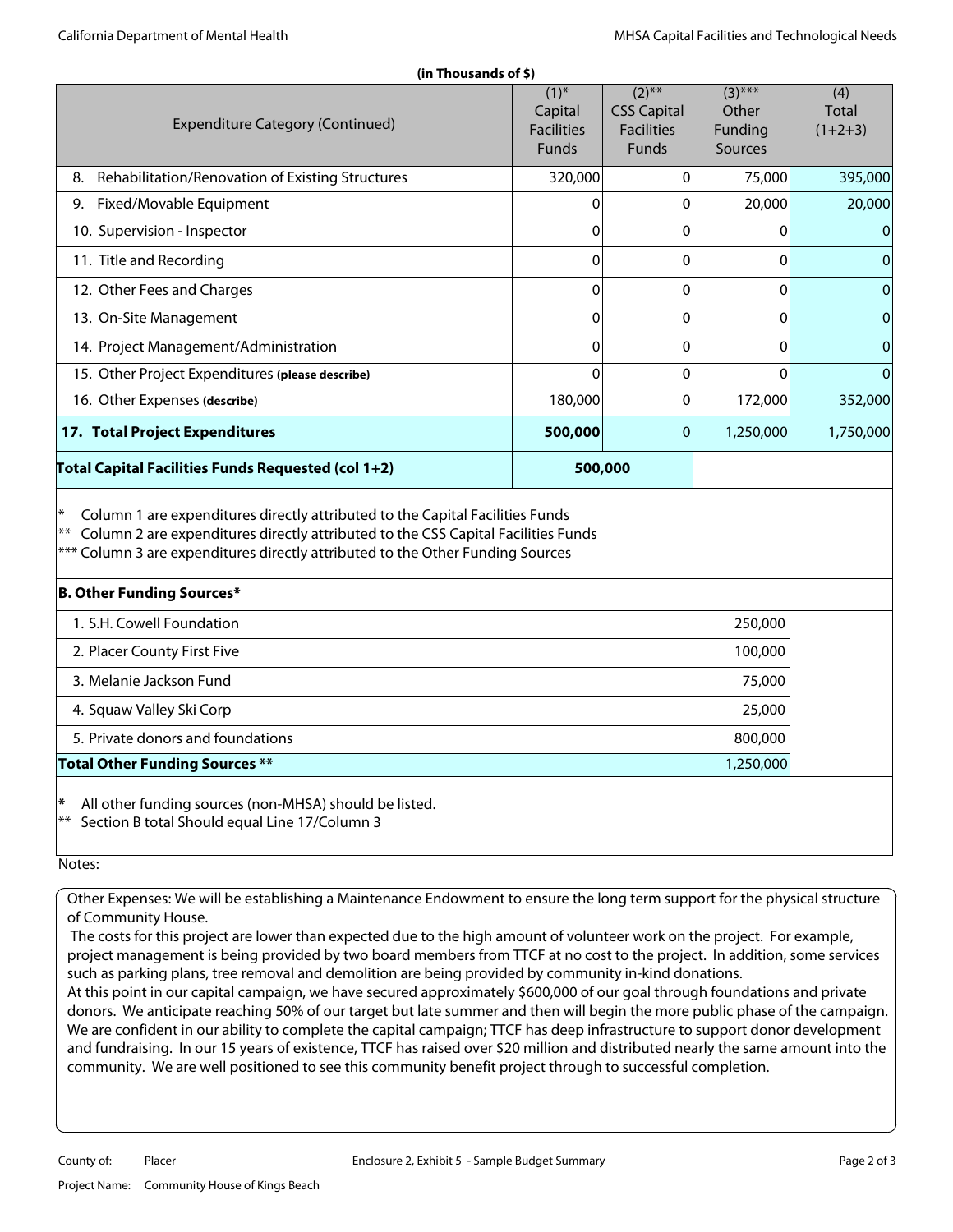Provide information regarding ability to maintain and update the property/facility for the required time period (Include proposed funding sources, capitalized reserves, etc.)

As was mentioned, long term and significant maintenance will be covered by earnings from the Maintenance Endowment. As a community foundation, TTCF is in the business of building and growing endowments and thus is confident that our investment strategies and fund management expertise will ensure the availability of funding for the maintenance needs of the site. For smaller, annual maintenance expenses, the resident agencies will pay an annual fee comparable to their existing rent. Some of these dollars will support programming at the site, but the remainder (\$12,500 per year) will be set aside for regular maintenance items. A property manager will also be hired to handle typical maintenance challenges that arise.

Describe what structure is in place to manage the project and track usage, costs, maintenance, etc., over time (e.g. agreement with County Department of General Services, contractor consultant, etc.)

The project is being managed by a sub-committee of the TTCF board. Participants on this committee include:

Rick Stephens, President, ZKS Real Estate Partners

Theresa May Duggan, Kings Beach Property Owner and Landlord

Dave Ferrari, Kings Beach Business Owner and Developer

Roger Kahn, Commercial Real Estate Owner

David Hansen, Manager, Hansen Management and Maintenance Co.

This group is responsible for developing all project budgets, preparing all bid documents for contractors, screening applicants, and monitoring work progress against contracts and budgets. The TTCF Board has ultimate oversight of the project, including approving all contracts and implementing the capital campaign to fund the project.